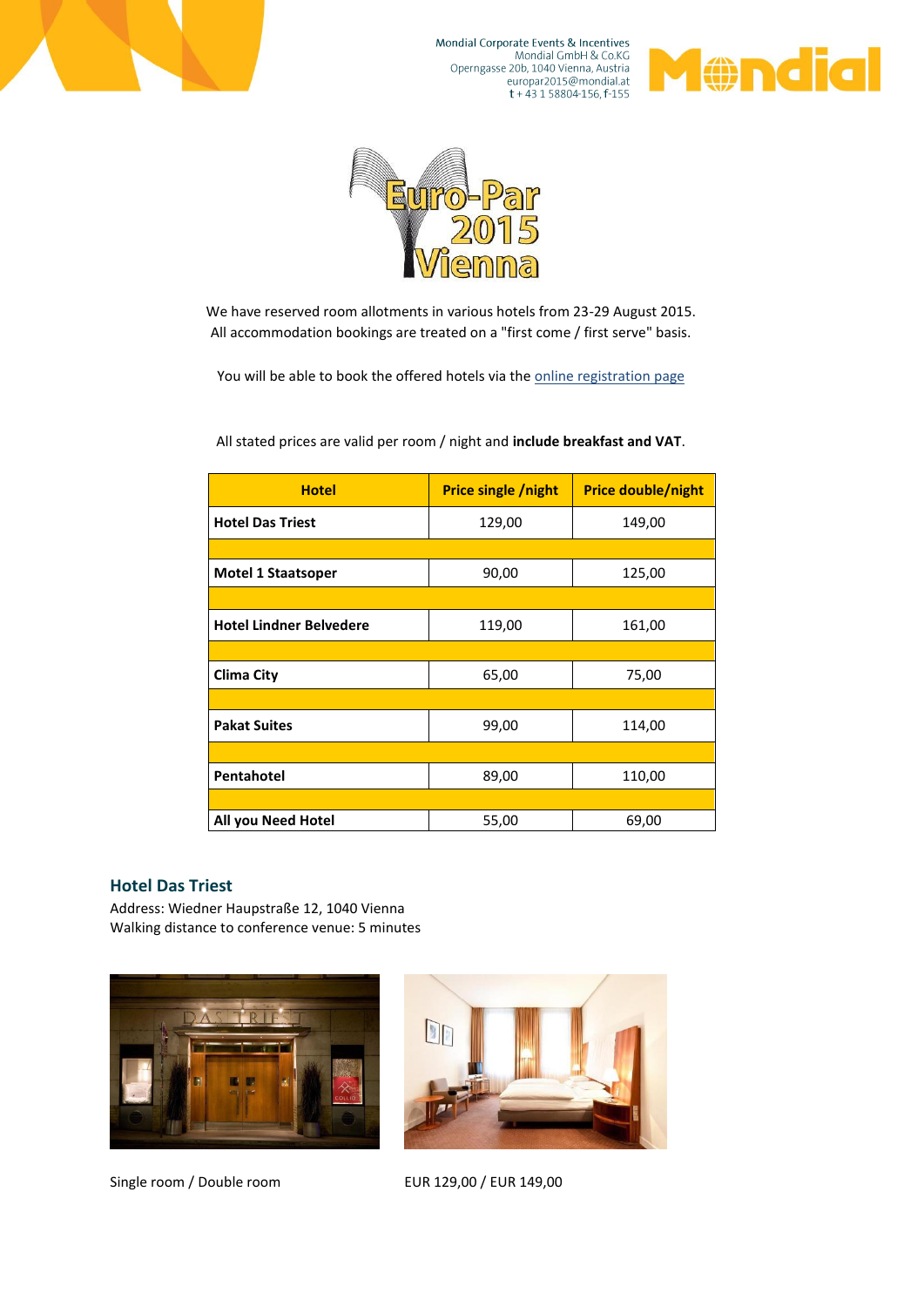

Mondial Corporate Events & Incentives Mondial GmbH & Co.KG<br>Mondial GmbH & Co.KG<br>Operngasse 20b, 1040 Vienna, Austria 



# **[Motel One Wien-Staatsoper](http://www.motel-one.com/en/hotels/vienna/wien-staatsoper/)**

Address: Elisabethstraße 5, 1010 Vienna Walking distance to conference venue: 12 min



Single room / Double room single use/ Double room



EUR 90,00 / EUR 101,00/ EUR 125,00 per room

### **Lindner am Belvedere**

Address:Rennweg 12, 1030 Vienna Walking distance to conference venue: 15 min



Single room / Double room EUR 119,00 / EUR 161,00



# **Clima City Hotel**

Address: Theresianumgasse 21A, 1040 Vienna Walking distance to conference venue: 10 min



Single room / Double room EUR 65,00 / EUR 75,00